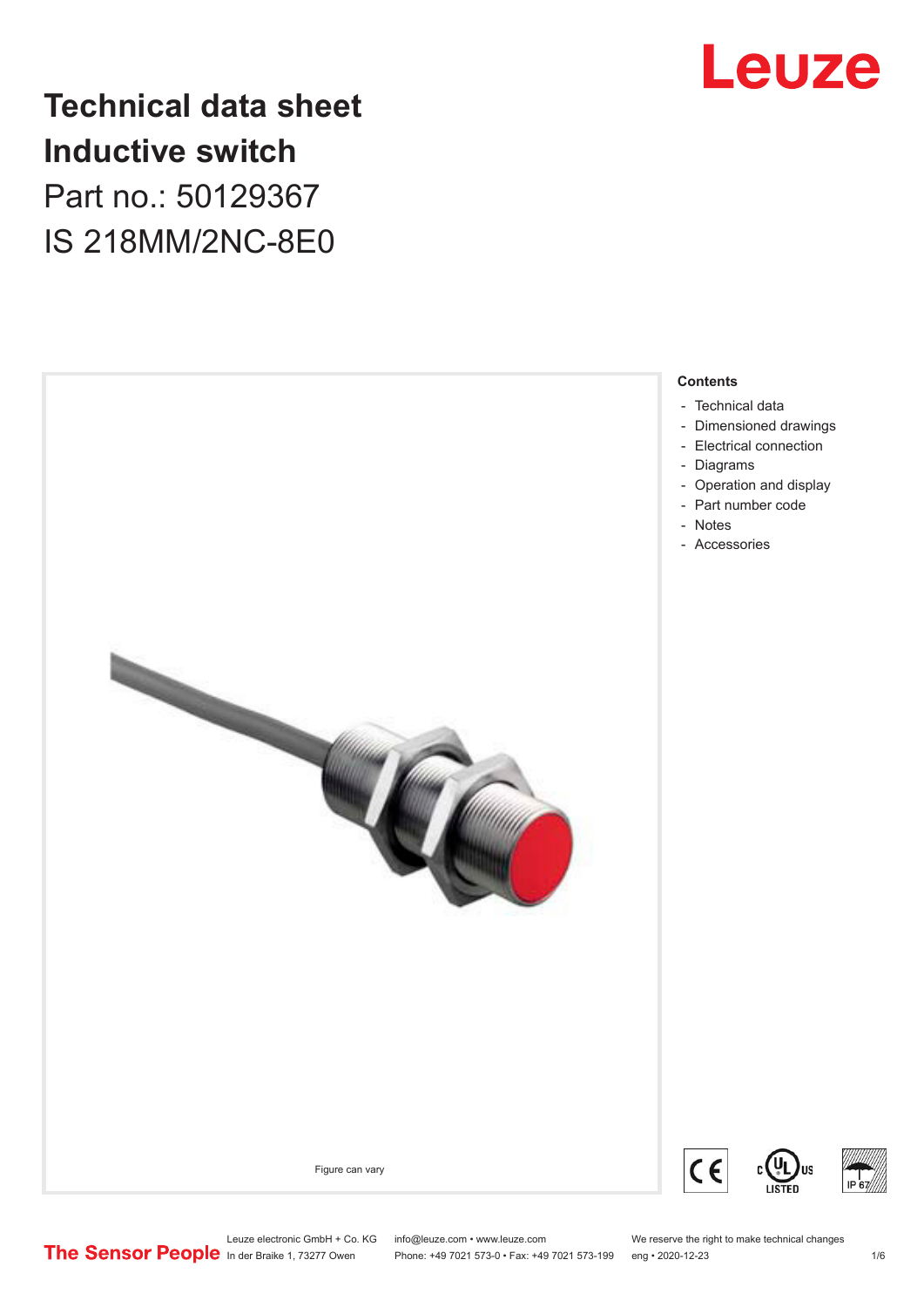#### <span id="page-1-0"></span>**Technical data**

# Leuze

#### **Basic data**

|  | Series                                                | 218                                                  |  |
|--|-------------------------------------------------------|------------------------------------------------------|--|
|  | Typ. operating range limit S <sub>n</sub>             | 8 mm                                                 |  |
|  | Operating range S <sub>a</sub>                        | $06.4$ mm                                            |  |
|  |                                                       |                                                      |  |
|  | <b>Characteristic parameters</b>                      |                                                      |  |
|  | <b>MTTF</b>                                           | 900 years                                            |  |
|  |                                                       |                                                      |  |
|  | Electrical data                                       |                                                      |  |
|  | <b>Protective circuit</b>                             |                                                      |  |
|  |                                                       | Inductive protection<br>Polarity reversal protection |  |
|  |                                                       |                                                      |  |
|  |                                                       | Short circuit protected                              |  |
|  | Performance data                                      |                                                      |  |
|  | Supply voltage U <sub>B</sub>                         | 10  30 V, DC                                         |  |
|  | Residual ripple                                       | 0  20 %, From U <sub>B</sub>                         |  |
|  | <b>Open-circuit current</b>                           | $010$ mA                                             |  |
|  | Temperature drift, max. (in % of S <sub>r</sub> )     | 10 %, Over the entire operating                      |  |
|  |                                                       | temperature range                                    |  |
|  | Repeatability, max. (in % of S,)                      | 5 %, For $U_R$ = 20  30 VDC, ambient                 |  |
|  |                                                       | temperature $T_a = 23 \degree C \pm 5 \degree C$     |  |
|  | <b>Switching hysteresis</b>                           | 10 %                                                 |  |
|  |                                                       |                                                      |  |
|  | Outputs                                               |                                                      |  |
|  | Number of digital switching outputs 1 Piece(s)        |                                                      |  |
|  |                                                       |                                                      |  |
|  | <b>Switching outputs</b>                              | DC                                                   |  |
|  | Voltage type                                          | 200 mA                                               |  |
|  | Switching current, max.                               |                                                      |  |
|  | Residual current, max.                                | 0.1 <sub>m</sub> A                                   |  |
|  | Voltage drop                                          | $\leq$ 2 V                                           |  |
|  |                                                       |                                                      |  |
|  | <b>Switching output 1</b><br><b>Switching element</b> | <b>Transistor, NPN</b>                               |  |
|  | <b>Switching principle</b>                            | NC (normally closed)                                 |  |
|  |                                                       |                                                      |  |
|  | <b>Timing</b>                                         |                                                      |  |
|  |                                                       | 1,500 Hz                                             |  |
|  | <b>Switching frequency</b><br><b>Readiness delay</b>  | 60 ms                                                |  |
|  |                                                       |                                                      |  |
|  | <b>Connection</b>                                     |                                                      |  |
|  |                                                       |                                                      |  |
|  | <b>Number of connections</b>                          | 1 Piece(s)                                           |  |
|  | <b>Connection 1</b>                                   |                                                      |  |
|  | <b>Function</b>                                       | Signal OUT                                           |  |
|  |                                                       | Voltage supply                                       |  |
|  | Type of connection                                    | Cable                                                |  |
|  | Cable length                                          | 2,000 mm                                             |  |
|  | <b>Sheathing material</b>                             | <b>PVC</b>                                           |  |
|  | Cable color                                           | Gray                                                 |  |
|  | <b>Number of conductors</b>                           |                                                      |  |
|  |                                                       | 3 -wire                                              |  |

| Mechanical data                                    |                                 |
|----------------------------------------------------|---------------------------------|
| Design                                             | Cylindrical                     |
| <b>Thread size</b>                                 | M <sub>18</sub> x 1 mm          |
| Dimension (Ø x L)                                  | 18 mm x 52 mm                   |
| <b>Type of installation</b>                        | Embedded                        |
| <b>Housing material</b>                            | Metal                           |
| <b>Metal housing</b>                               | Nickel-plated brass             |
| Sensing face material                              | Plastic, Polybutylene (PBT)     |
| Net weight                                         | 116 g                           |
| <b>Housing color</b>                               | Red. RAL 3000                   |
|                                                    | Silver                          |
| Type of fastening                                  | Mounting thread                 |
|                                                    | Via optional mounting device    |
| <b>Standard measuring plate</b>                    | 24 x 24 mm <sup>2</sup> , Fe360 |
|                                                    |                                 |
| <b>Operation and display</b>                       |                                 |
| Type of display                                    | LED                             |
| <b>Number of LEDs</b>                              | 1 Piece(s)                      |
|                                                    |                                 |
| <b>Environmental data</b>                          |                                 |
| Ambient temperature, operation                     | $-2570 °C$                      |
| Ambient temperature, storage                       | $-2570 °C$                      |
|                                                    |                                 |
| <b>Certifications</b>                              |                                 |
|                                                    |                                 |
| Degree of protection                               | IP 67                           |
| <b>Protection class</b>                            | $\mathbf{H}$                    |
| <b>Certifications</b>                              | c UL US                         |
| Test procedure for EMC in accordance IEC 61000-4-2 |                                 |
| with standard                                      | IEC 61000-4-3                   |
|                                                    | IEC 61000-4-4                   |
| <b>Standards applied</b>                           | IEC 60947-5-2                   |
|                                                    |                                 |
| <b>Correction factors</b>                          |                                 |
| <b>Aluminum</b>                                    | 0.35                            |
| <b>Stainless steel</b>                             | 0.7                             |
| Copper                                             | 0.3                             |
| <b>Brass</b>                                       | 0.4                             |
| Fe360 steel                                        | 1                               |
|                                                    |                                 |
| <b>Classification</b>                              |                                 |
| <b>Customs tariff number</b>                       | 85365019                        |
| eCl@ss 5.1.4                                       | 27270101                        |
| eCl@ss 8.0                                         | 27270101                        |
| eCl@ss 9.0                                         | 27270101                        |
| eCl@ss 10.0                                        | 27270101                        |
| eCl@ss 11.0                                        | 27270101                        |
| <b>ETIM 5.0</b><br><b>ETIM 6.0</b>                 | EC002714<br>EC002714            |

**ETIM 7.0** EC002714

**Wire cross section** 0.34 mm<sup>2</sup>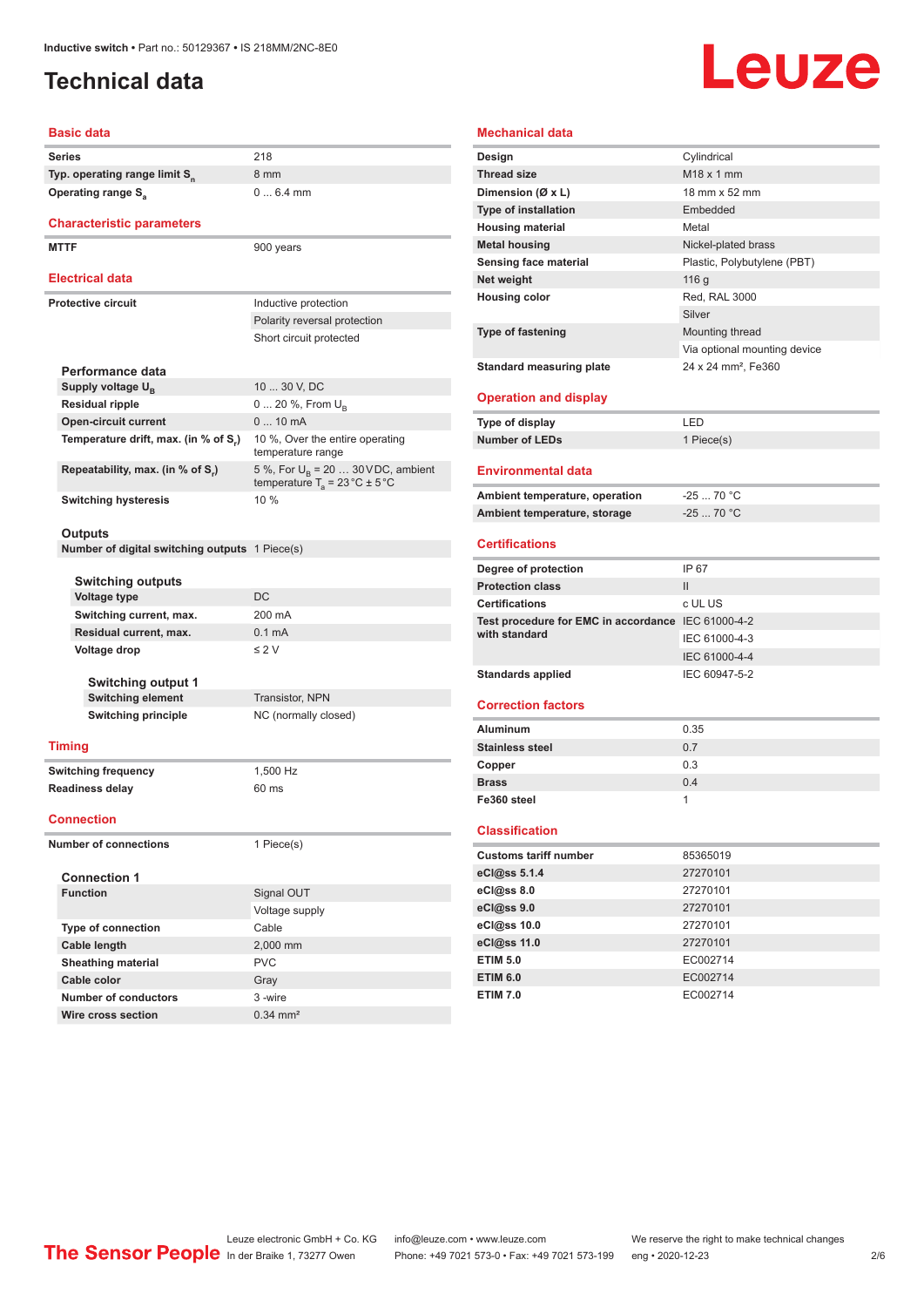<span id="page-2-0"></span>**Inductive switch •** Part no.: 50129367 **•** IS 218MM/2NC-8E0

#### **Dimensioned drawings**

All dimensions in millimeters







#### **Electrical connection**

#### **Connection 1**

| <b>Function</b>             | Signal OUT<br>Voltage supply |
|-----------------------------|------------------------------|
| <b>Type of connection</b>   | Cable                        |
| Cable length                | 2,000 mm                     |
| <b>Sheathing material</b>   | <b>PVC</b>                   |
| Cable color                 | Gray                         |
| <b>Number of conductors</b> | 3-wire                       |
| Wire cross section          | $0.34$ mm <sup>2</sup>       |

#### **Conductor color Conductor assignment**

| <b>Brown</b> | V+               |
|--------------|------------------|
| <b>Blue</b>  | <b>GND</b>       |
| <b>Black</b> | OUT <sub>1</sub> |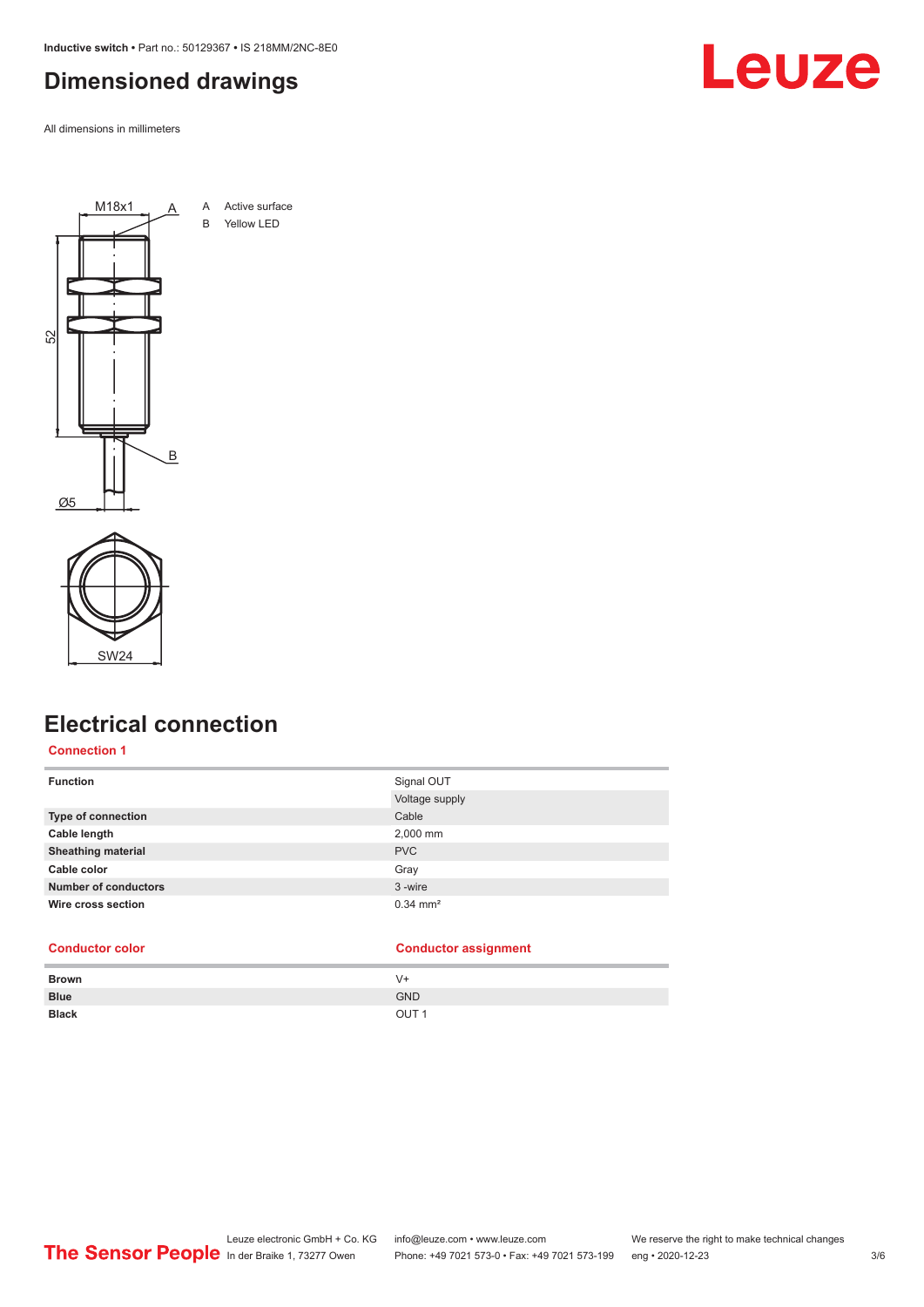#### <span id="page-3-0"></span>**Diagrams**

## Leuze

#### Embedded installation



#### Types with  $S_{n}$  = 8.0 mm



#### **Operation and display**

#### **LED Display Meaning**

### **Part number code**

Part designation: **ISX YYY ZZ/AAA.BB-CCC-DDD-DDD**

**ISX Operating principle / construction** IS: inductive switch, standard design ISS: inductive switch, short construction

**1** Yellow, continuous light Switching state Switching output/switching state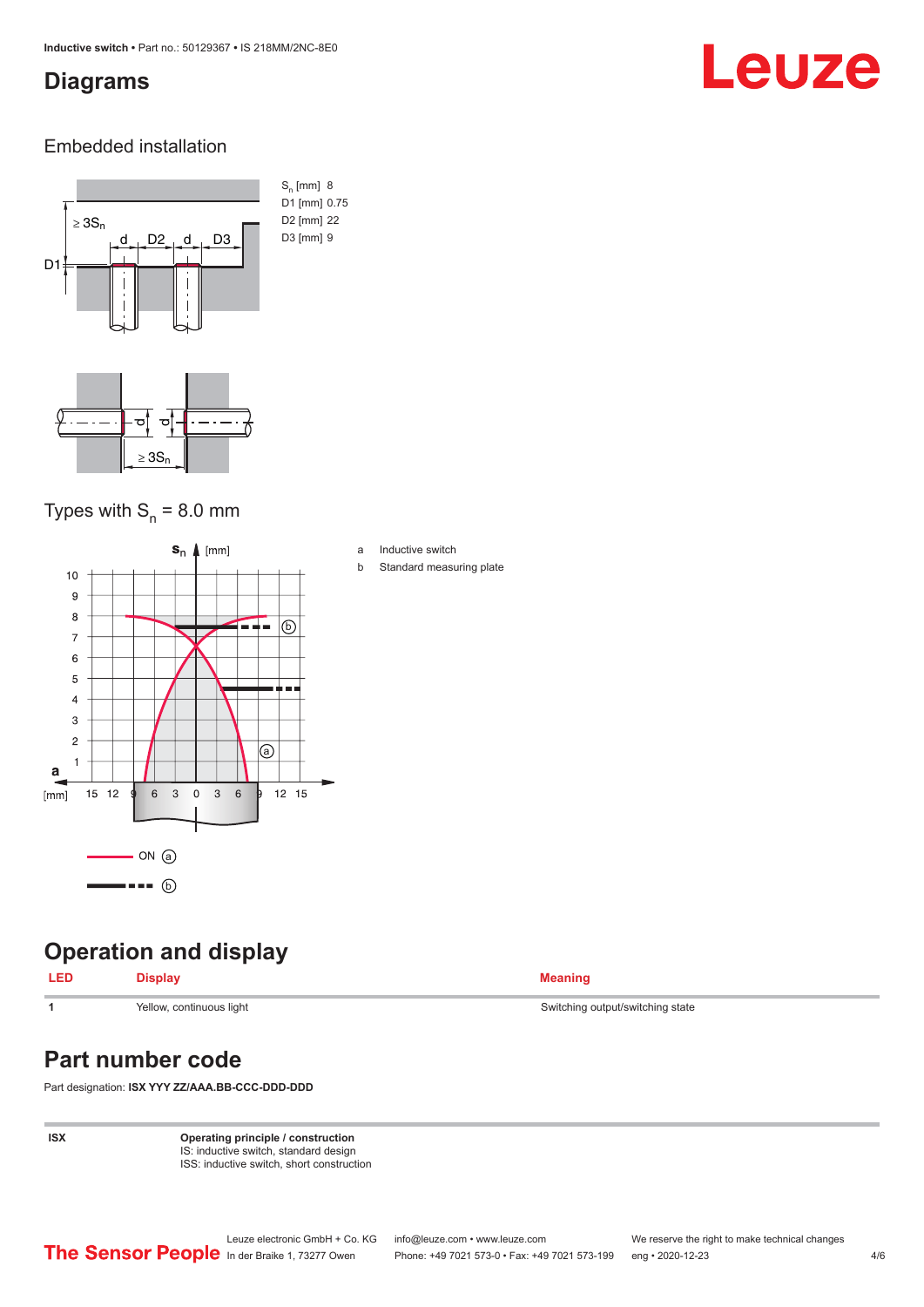#### **Part number code**

## Leuze

| <b>YYY</b>   | <b>Series</b><br>203: series with Ø 3 mm<br>204: series with $\varnothing$ 4 mm<br>205: series with M5 x 0.5 external thread<br>206: series with $\varnothing$ 6.5 mm<br>208: series with M8 x 1 external thread<br>212: series with M12 x 1 external thread<br>218: series with M18 x 1 external thread<br>230: series with M30 x 1.5 external thread<br>240: series in cubic design<br>244: series in cubic design<br>255: series with 5 x 5 mm <sup>2</sup> cross section<br>288: series with 8 x 8 mm <sup>2</sup> cross section                                                                                                                                                                                                                                                                                                                                                                                                                                                                                                                                                                                                                                                                                                                                                                                                                                                                                                                                                              |
|--------------|---------------------------------------------------------------------------------------------------------------------------------------------------------------------------------------------------------------------------------------------------------------------------------------------------------------------------------------------------------------------------------------------------------------------------------------------------------------------------------------------------------------------------------------------------------------------------------------------------------------------------------------------------------------------------------------------------------------------------------------------------------------------------------------------------------------------------------------------------------------------------------------------------------------------------------------------------------------------------------------------------------------------------------------------------------------------------------------------------------------------------------------------------------------------------------------------------------------------------------------------------------------------------------------------------------------------------------------------------------------------------------------------------------------------------------------------------------------------------------------------------|
| <b>ZZ</b>    | Housing / thread<br>MM: metal housing (active surface: plastic) / metric thread<br>FM: full-metal housing (active surface: stainless steel AISI 316L) / metric thread<br>MP: metal housing (active surface: plastic) / smooth (without thread)                                                                                                                                                                                                                                                                                                                                                                                                                                                                                                                                                                                                                                                                                                                                                                                                                                                                                                                                                                                                                                                                                                                                                                                                                                                    |
| <b>AAA</b>   | Output current / supply<br>4NO: PNP transistor, NO contact<br>4NC: PNP transistor, NC contact<br>2NO: NPN transistor, NO contact<br>2NC: NPN transistor, NC contact<br>1NO: relay, NO contact / AC/DC<br>1NC: relay, NC contact / AC/DC<br>44: 2 PNP transistor switching outputs, antivalent (NO + NC)<br>22: 2 NPN transistor switching outputs, antivalent (NO + NC)                                                                                                                                                                                                                                                                                                                                                                                                                                                                                                                                                                                                                                                                                                                                                                                                                                                                                                                                                                                                                                                                                                                           |
| BВ           | <b>Special equipment</b><br>n/a: no special equipment<br>5F: food version<br>5: housing material V2A (1.4305, AISI 303)                                                                                                                                                                                                                                                                                                                                                                                                                                                                                                                                                                                                                                                                                                                                                                                                                                                                                                                                                                                                                                                                                                                                                                                                                                                                                                                                                                           |
| $_{\rm ccc}$ | Measurement range / type of installation<br>1E0: typ. range limit 1.0 mm / embedded installation<br>1E5: typ. range limit 1.5 mm / embedded installation<br>2E0: typ. range limit 2.0 mm / embedded installation<br>3E0: typ. range limit 3.0 mm / embedded installation<br>4E0: typ. range limit 4.0 mm / embedded installation<br>5E0: typ. range limit 5.0 mm / embedded installation<br>6E0: typ. range limit 6.0 mm / embedded installation<br>8E0: typ. range limit 8.0 mm / embedded installation<br>10E: typ. range limit 10.0 mm / embedded installation<br>12E: typ. range limit 12.0 mm / embedded installation<br>15E: typ. range limit 15.0 mm / embedded installation<br>20E: typ. range limit 20.0 mm / embedded installation<br>22E: typ. range limit 22.0 mm / embedded installation<br>2N5: typ. range limit 2.5 mm / non-embedded installation<br>4N0: typ. range limit 4.0 mm / non-embedded installation<br>8NO: typ. range limit 8.0 mm / non-embedded installation<br>10N: typ. range limit 10.0 mm / non-embedded installation<br>12N: typ. range limit 12.0 mm / non-embedded installation<br>14N: typ. range limit 14.0 mm / non-embedded installation<br>15N: typ. range limit 15.0 mm / non-embedded installation<br>20N: typ. range limit 20.0 mm / non-embedded installation<br>22N: typ. range limit 22.0 mm / non-embedded installation<br>25N: typ. range limit 25.0 mm / non-embedded installation<br>40N: typ. range limit 40.0 mm / non-embedded installation |
| <b>DDD</b>   | <b>Electrical connection</b><br>n/a: cable, standard length 2000 mm<br>S12: M12 connector, 4-pin, axial<br>200-S12: cable, length 200 mm with M12 connector, 4-pin, axial<br>200-S8.3: cable, length 200 mm with M8 connector, 3-pin, axial<br>S8.3: M8 connector, 3-pin, axial<br>005-S8.3: cable, length 500 mm with M8 connector, 3-pin, axial<br>050: cable, standard length 5000 mm, 3-wire                                                                                                                                                                                                                                                                                                                                                                                                                                                                                                                                                                                                                                                                                                                                                                                                                                                                                                                                                                                                                                                                                                  |
|              | <b>Note</b>                                                                                                                                                                                                                                                                                                                                                                                                                                                                                                                                                                                                                                                                                                                                                                                                                                                                                                                                                                                                                                                                                                                                                                                                                                                                                                                                                                                                                                                                                       |
|              | $\&$ A list with all available device types can be found on the Leuze website at www.leuze.com.                                                                                                                                                                                                                                                                                                                                                                                                                                                                                                                                                                                                                                                                                                                                                                                                                                                                                                                                                                                                                                                                                                                                                                                                                                                                                                                                                                                                   |



In der Braike 1, 73277 Owen Phone: +49 7021 573-0 • Fax: +49 7021 573-199 eng • 2020-12-23